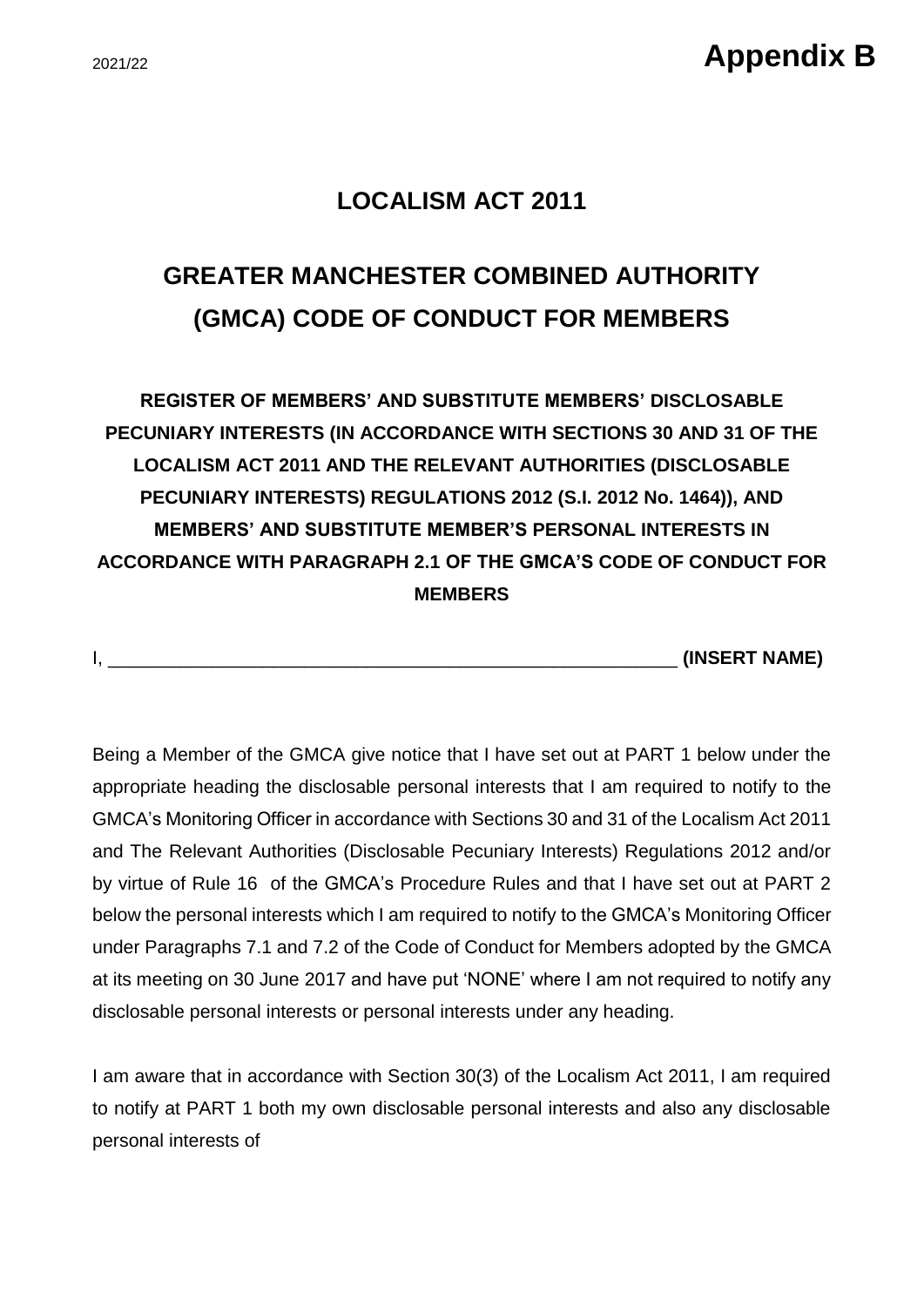- (i) my spouse or civil partner,
- (ii) a person with whom I am living as husband and wife, or
- (iii) a person with whom I am living as if we were civil partners

("my Partner"), where I am aware that my Partner has the disclosable personal interest.

# **PART 1**

# **DISCLOSABLE PECUNIARY INTERESTS**

## **1. ANY EMPLOYMENT, OFFICE, TRADE, PROFESSION OR VOCATION CARRIED ON FOR PROFIT OR GAIN.**

*NB: You need to include details of any employment or business in which you or your Partner are engaged. Employees should give the name of their employer. You should give the name of any company of which you or your Partner are a partner or remunerated director. Where you or your Partner hold an office, give the name of the person of the body which appointed you or your Partner (in the case of a teacher in a maintained school – the local education authority; in the case of an aided school – the school's governing body)*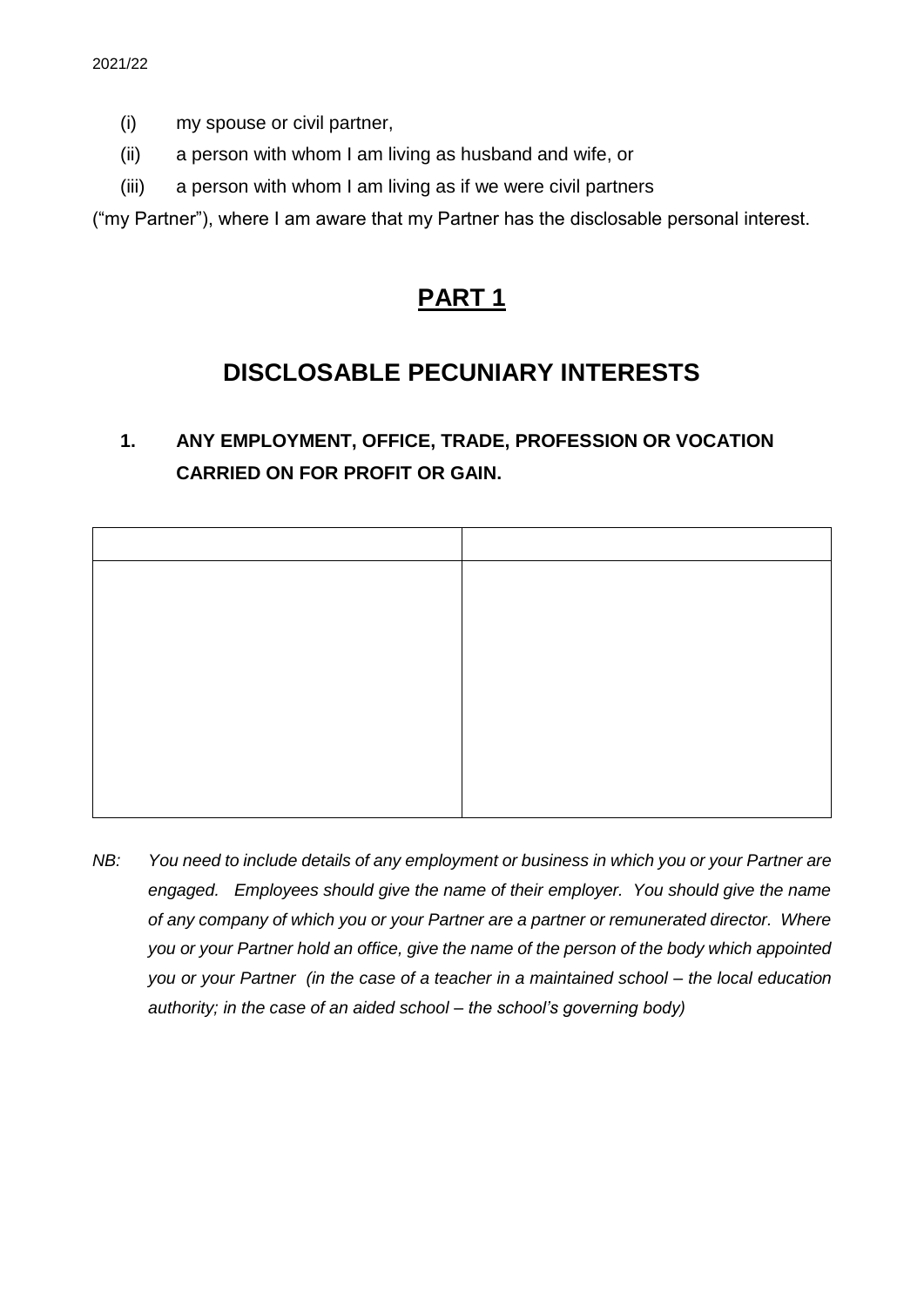#### **2. SPONSORSHIP**

*NB You must* declare *any payment or provision of any other financial benefit (other than from the GMCA) made or provided to you in respect of any expenses incurred by you in carrying out your duties as a Member / Substitute Member of the GMCA or one of its Committees, or towards your election expenses, within the period of 12 months ending with the day on which you give your notification to the GMCA's Monitoring Officer for the purposes of Section 30(1) of the Localism Act 2011 and/or by virtue of Rule 18 of the GMCA's Procedure Rules. This includes any payment or financial benefit from a trade union within the meaning of the Trade Union and Labour Relations (Consolidation) Act 1992.* 

#### **3. CONTRACTS WITH THE GMCA**

| <b>Member</b> | <b>Partner</b> |
|---------------|----------------|
|               |                |
|               |                |
|               |                |
|               |                |
|               |                |
|               |                |

- *NB You should describe all contracts of which you are aware, which are made between the GMCA and* 
	- *(i) either yourself or your Partner or*
	- *(ii) a body in which you or your Partner have a beneficial interest (being a firm in which you or your Partner is a partner, or a body corporate of which you or your Partner is a director, or in the securities of which you or your partner have a beneficial interest),*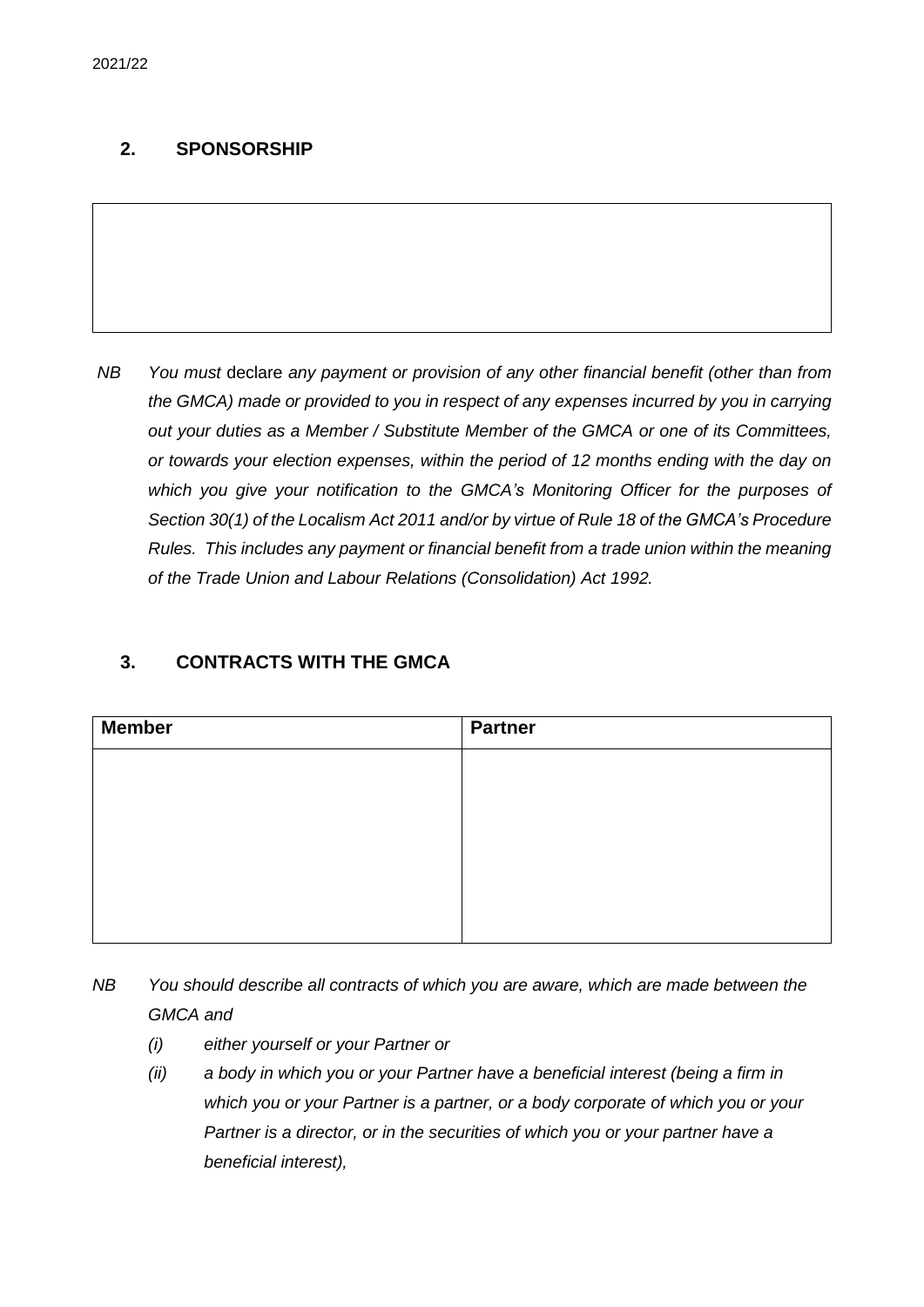*which are not fully discharged and which are contracts under which goods or services are to be provided or works are to be executed.*

*Please note that the reference to "securities" means "shares, debentures, debenture stock, loan stock, bonds, units of a collective investment scheme within the meaning of the Financial Services and Markets Act 2000 and other securities of any description, other than money deposited with a building society.*

#### **4. LAND IN THE AREA OF THE GMCA**

| <b>Member</b> | <b>Partner</b> |
|---------------|----------------|
|               |                |
|               |                |
|               |                |
|               |                |
|               |                |
|               |                |
|               |                |
|               |                |

*You should include any land (including houses, buildings or parts of buildings and any interests as mortgagee) within the GMCA's boundaries in which you or your Partner, either alone or jointly, have a proprietary interest for your or your Partner's benefit. You should give the address or brief description to identify it. If you live within the GMCA's boundaries you should include your home under this heading either as owner, lessee or tenant. You should also include any property from which you or your Partner receive rent, or of which you or your Partner are the mortgagee.*

#### **5. LICENCES TO OCCUPY LAND**

| <b>Member</b> | <b>Partner</b> |
|---------------|----------------|
|               |                |
|               |                |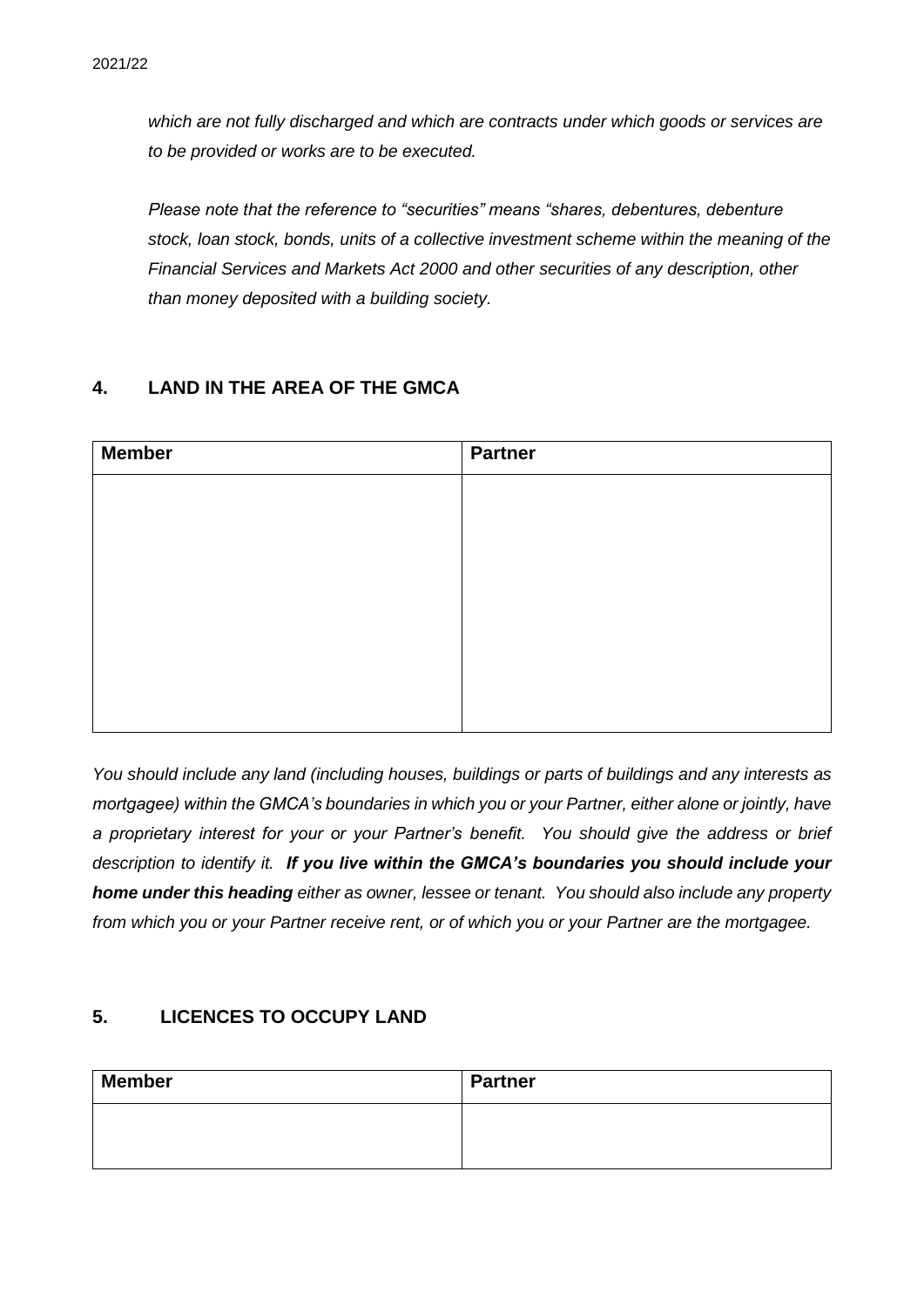

*NB You should include any land (including buildings or parts of buildings) within the GMCA's boundaries which you or your Partner have a right to occupy for 28 days or longer (either alone or jointly with others). You should give the address or a brief description to identify it.*

#### **6. CORPORATE TENANCIES**

| <b>Member</b> | <b>Partner</b> |
|---------------|----------------|
|               |                |
|               |                |
|               |                |
|               |                |
|               |                |
|               |                |
|               |                |
|               |                |
|               |                |

*[NB You should list here any tenancies of properties of which you are aware, where the landlord is the GMCA and the tenant is a body in which you or your Partner have a beneficial interest (being a firm in which you or your Partner is a partner, or a body corporate of which you or your Partner is a director, or in the securities of which you or your partner have a beneficial interest).* 

#### **7. SECURITIES**

| <b>Member</b> | <b>Partner</b> |
|---------------|----------------|
|               |                |
|               |                |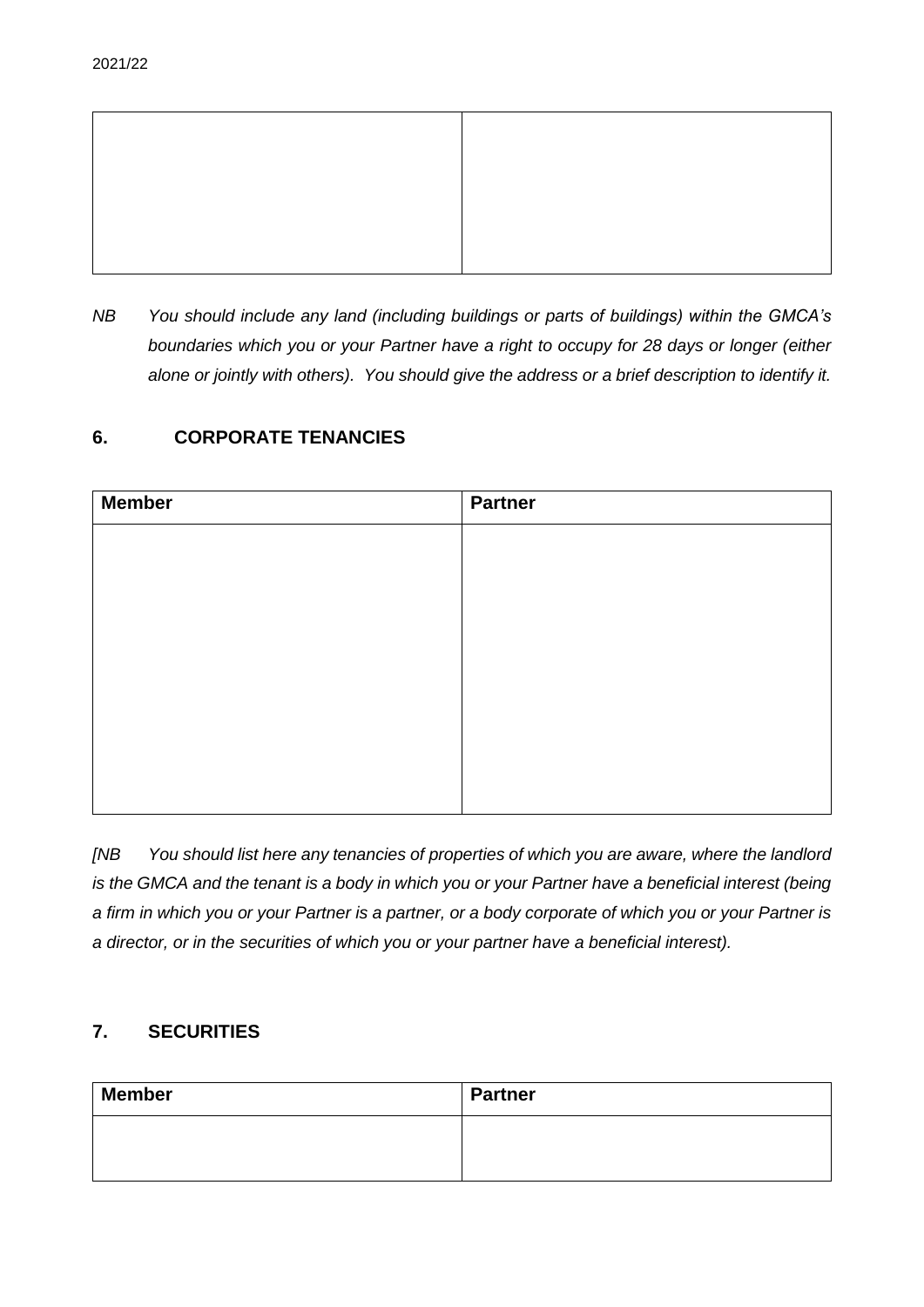

- *NB You should list here any beneficial interest of you or your Partner in securities of a body where –*
	- *(a) that body (to your knowledge) has a place of business or land within the GMCA's boundaries; and*
	- *(b) either –*
		- *(i) the total nominal value of the securities held by you or your Partner exceeds £25,000 or one hundredth of the total issued share capital of that body; or*
		- *(ii) if the share capital of that body is of more than one class, the total nominal value of the shares of any one class in which you or your Partner has a beneficial interest exceeds one hundredth of the total issued share capital of that class.*

*Please note that the reference to "securities" means "shares, debentures, debenture stock, Loan stock, bonds, units of a collective investment scheme within the meaning of the Financial Services and Markets Act 2000 and other securities of any description, other than money deposited with a building society.*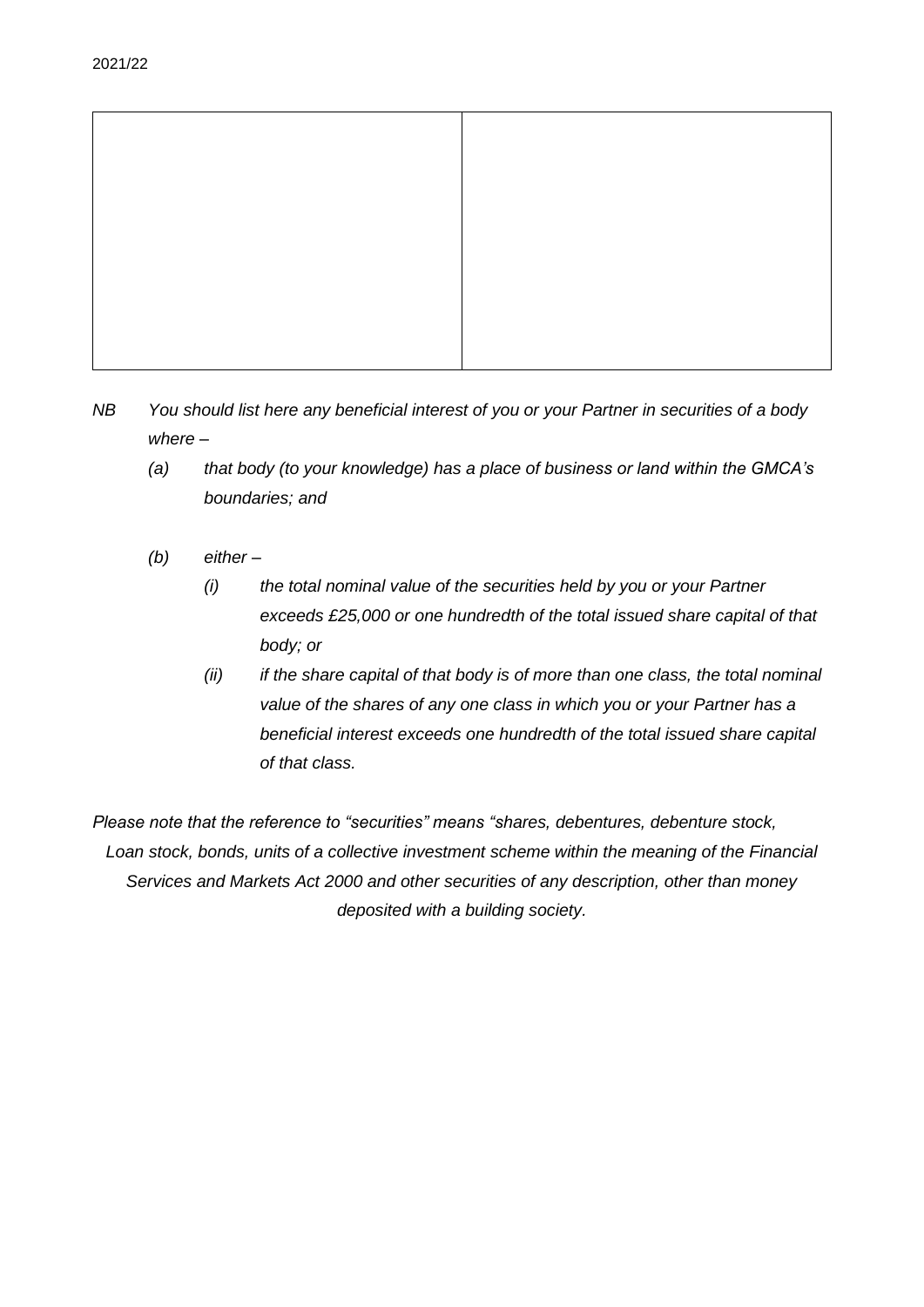# **PART 2**

# **PERSONAL INTERESTS**

#### **1. BODIES TO WHICH YOU ARE APPOINTED OR NOMINATED BY THE GMCA**

- *NB You should record here details of your position of general control or management, in any –*
	- *Body to which you have been appointed or nominated by the GMCA as its representative.*

### **2. INTERESTS IN CHARITIES, SOCIETIES AND OTHER BODIES**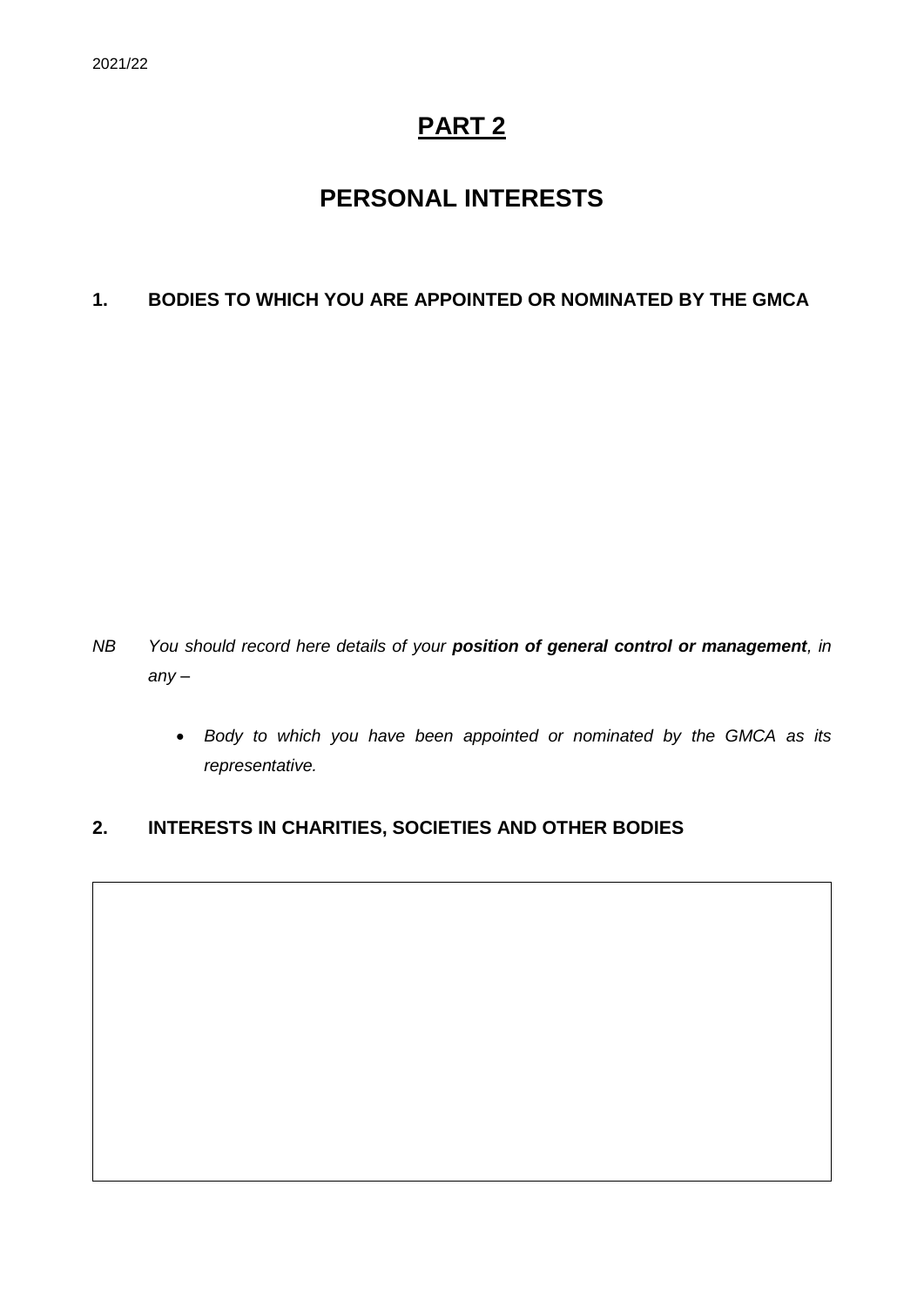### *NB You should record here details of your position of general control or management, in any –*

- *Public authority or body exercising functions of a public nature;*
- *Company, industrial and provident society, charity, or body directed to charitable purposes. (Freemasons should include here membership of the Masonic Grand Charity)*
- *Body whose principal purposes include the influence of public policy, including party associations, trade union or professional association.*

#### **3. GIFTS AND HOSPITALITY**

*You should list here any person from whom you have received a gift(s) or hospitality with an estimated value of at least £100 (including multiple gifts and/or hospitality with an aggregate value of at least £100 from the same person). You should provide a description of the gift(s) or hospitality*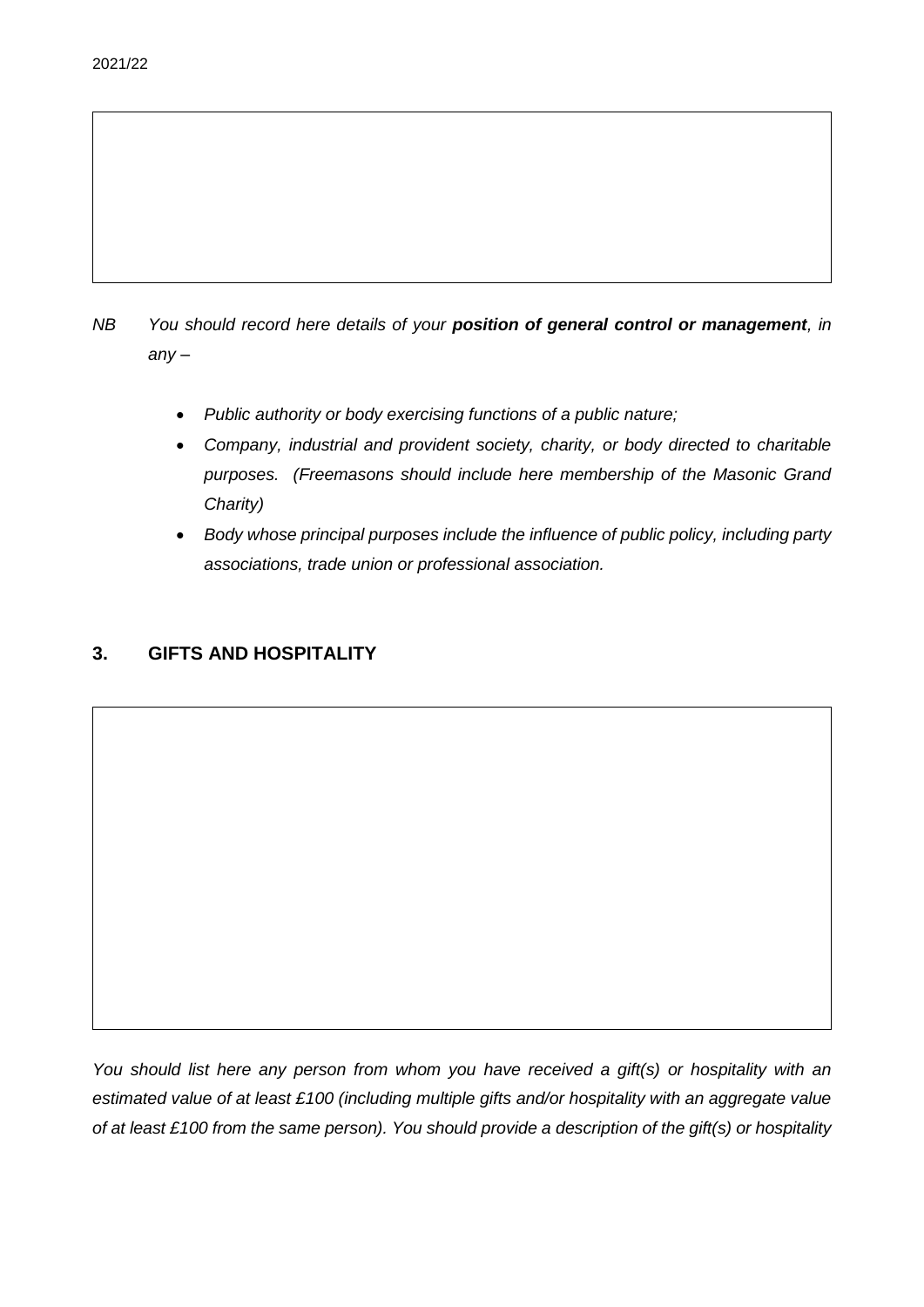*and the person you believe to be the source of the gift(s) and hospitality (including accumulative gifts and/or hospitality).*

*You should list any such gifts or hospitality which you have received within whichever is the shortest of the period of 3 years or the period since you were first elected as a Member / Substitute Member of the GMCA.*

**I recognise that it can be a CRIMINAL OFFENCE under Section 34 of the Localism Act 2011 to:-**

- **i) fail to comply with the obligation to notify the GMCA's Monitoring Officer of any disclosable pecuniary interests as required by Section 30(1) of the Localism Act 2011;**
- **ii) provide information in relation to disclosable pecuniary interests that is materially false or misleading, and**
- **iii) fail to comply with the obligation to notify the GMCA's Monitoring Officer of any further disclosable pecuniary interests that require notification in accordance with Sections 30(2) and 30(3) of the Localism Act 2011.**

**I authorise this information to be made available in the GMCA's Public Register of Member's / Substitute Member's Interests which will be published on the GMCA's website as required by Section 29(6)(b) of the Localism Act 2011.** 

Signed:

Date: